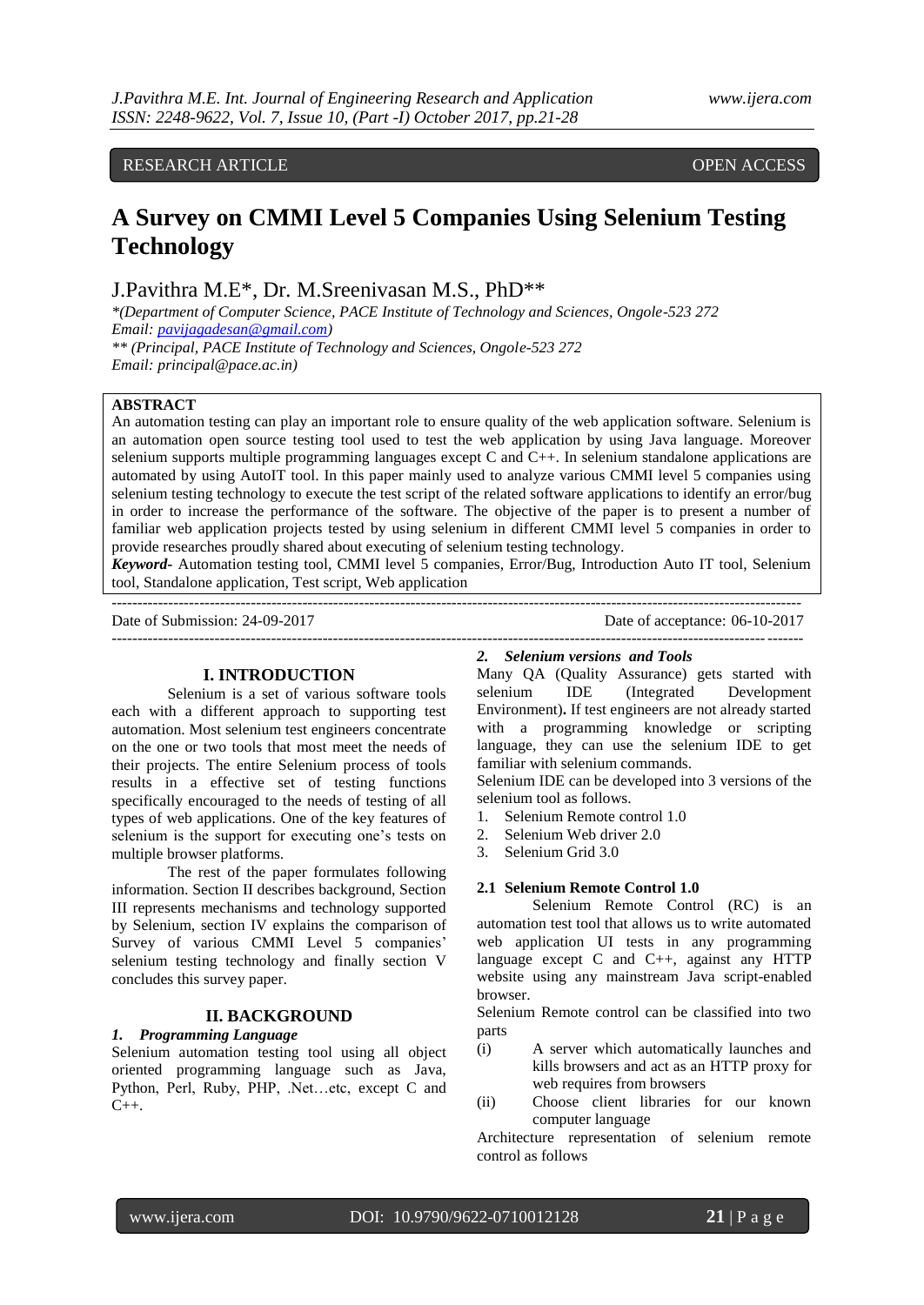

Then test the software application in Selenium IDE is more expressive programming language than PHP and HTML .

Selenium Web Driver 2.0 is an integration of selenium 1.0 and web driver. Then the web driver fits in the same role as remote controller did and it refers to both the language and implementations of individual browser controlling code.

#### **2.2 Selenium Web Driver 2.0**

Web Driver is a compact object oriented Application Programming Interface when compared to Selenium 1.0.

Web Driver overcomes the limitations of Selenium RC"s and it is designed in a simple manner and more concise programming interface along with limitations in the Selenium RC API. Selenium Web Driver, we can easily download the JAR file and add it into the eclipse because it is an open source testing tool.

The following diagram explains Web Driver 2.0 architecture



Browser Sub Class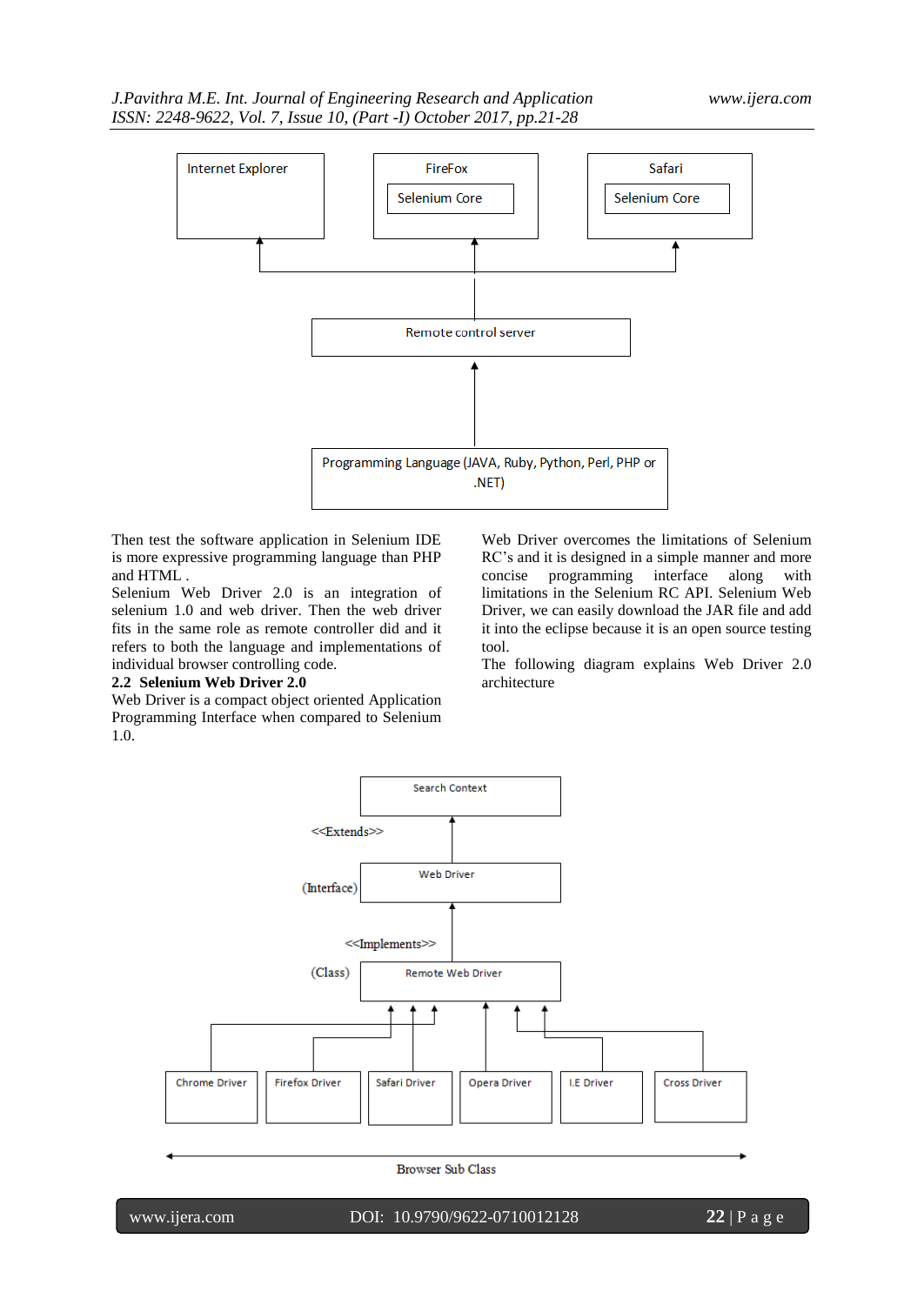The following diagram explains Selenium

#### **Advantages of Selenium Web Driver 2.0:**

- a. Selenium is able to run under multiple browsers such as Firefox, Opera, and Internet Explorer etc.
- b. It is an open source and free download
- c. Although selenium has its own scripting language and it can work with language binding to support whatever our test engineers are comfortable with including C#, Java, Java Script, PHP, Python.
- d. Selenium does not restrict QA"s choice of reporting tools.
- e. It is also supported web applications that apply part of their functionality within the browser using AJAX and Java Script technologies.

#### **Limitations of Web Driver 2.0**

a. It is not automate standalone application

- b. By using Selenium, you are not able to minimize the browser
- c. Selenium doesn"t support new tab

# **2.3 Selenium GRID 3.0**

Selenium GRID 3.0 is a network that has different versions of browsers installed and the network is efficient enough to delegate script executor to the node that has the requested browser configuration. Selenium GRID creates HTTP network servers which are having two major roles such as Hub,

Node. If the GRID has a node that matches the browser configuration requested in the payload, the Hub establishes a session and the script commands execute on that browser. If there is no match, then Hub returns an error.

The following diagram explains Selenium GRID 3.0 architecture

GRID 3.0 architecture

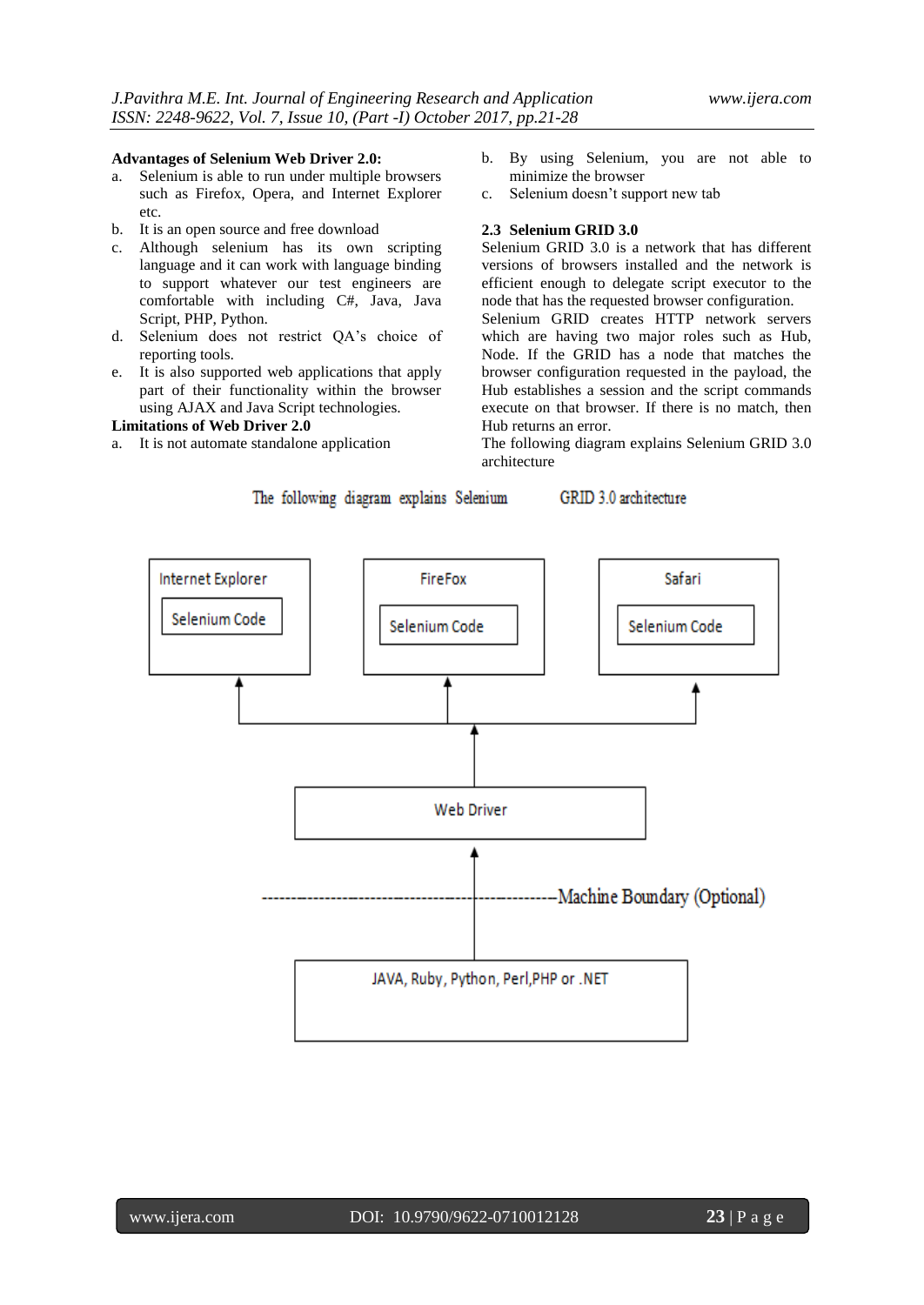The workflow of architecture is our code (Java, .Net, Perl, Python, Ruby…) communicates with Selenium Web Driver or the browser specific client driver that acts as HTTP proxy. Example: FirefoxDriver.exe, ChromeDriver.exe, IEDriverServer.exe, SafariDriver.exe. Then session is created and then the HTTP request and response communication happens.

# **III. MECHANISMS AND TECHNOLOGY SUPPORTED BY SELENIUM**

The Selenium automation tool is providing a framework and gives the compatibility about how to perform file handling, Excel sheet handling, Pop up handling, Taking a screen shot from application flow.

This section brief discussion about frameworks of selenium, which is used by CMMI level 5 companies and handling web application tasks as follows.

# **1. File Handling**

Selenium Web Driver handling .txt and .doc files in an effective manner. It gives information about how to create, Write, Delete and Read from or to files. The following code represents handling of .txt and .doc file in selenium using Java language.

#### **2. Excel sheet Handling**

Selenium tool is handling of excel sheet effectively through read, Write and updating data. The following code formulates how to handle excel sheet using Selenium tool. The following code represents how to handle excel sheet.

#### **3. Popup Handling**

Here we explain how to handle popup messages in web application using selenium tool. Pop ups are classified into 7 types based on their characters.

- 1. Alert and Confirmation Pop up
- 2. Hidden division Pop up
- 3. Child browser Pop up
- 4. File upload Pop up
- 5. File download Pop up
- 6. Page on load Pop up
- 7. Window Pop up

# **3.1 Characteristics of Alert and confirmation Pop up**

i) We can move the pop up

ii) We can"t inspect the pop up

iii) It may have ok button or both ok and cancel button

#### **3.2 Characteristics of Hidden division Pop up**

i) Hidden division pop up is the part of our web page ii) We can"t move the pop up, but we can inspect the pop up

iii) Most of the cases the pop up is having some unique colors compare to other pop ups.

# **3.3 Characteristics of child browser pop up**

It is a new window which is opened by clicking on the link present in the browser which is opened by selenium

## **3.4 Characteristics of file upload pop up**

i) It will have browser button or some other buttons which are used to choose the file from our local machine.

ii) We click on the browser button, the pop up will appear with the name file upload.

#### **3.5 Characteristics of file download pop up**

i) This pop up will appear while downloading the files

ii) This pop up may contain 2 radio buttons, 1 check box and ok, cancel buttons, but in some pop ups we will have only save file and cancel button

iii) There is no solution in Selenium to handle file download pop up. So we have to use the help of third party tools.

# **3.6 Characteristics of Page on load Pop up**

i) This pop up will appear while your browser is on load. Hence it is called as a page on load pop up

ii) We can"t handle this pop up, because selenium will not do any action on the browser "If the browser is loading".

#### **3.7 Characteristics of window pop up**

i) If the pop up is not matched with any of the pop up"s characters, then it is called as window pop up. ii) We have to handle this pop up only with the help

of third party tool.

# **4. Handling Screenshot**

Here, how to take a screenshot through Selenium using Java. The following code formulates, taking a screenshot using selenium Web Driver 2.0.

#### **6. Handling Drag and Drop**

To achieve drag and drop, we have to use the nonstatic method dragAndDrop() and this method present inside a class called "Actions".

#### **Frameworks**

The critical software contains rigorous functional tests, especially supported by automated testing frameworks. Automating these frameworks and maintaining quality software tool business performance.

By implementing the approximate automated testing frameworks significantly increase the speed and accuracy of the testing process and give a Return on Investment (ROI) from software project and significantly minimized risk.

The familiar frameworks are used by CMMI level 5 companies as follows.

- i. Page object model
- ii. TestNG framework
- iii. Keyword driven
- iv. Data driven
- v. Modular driven
- vi. Hybrid driven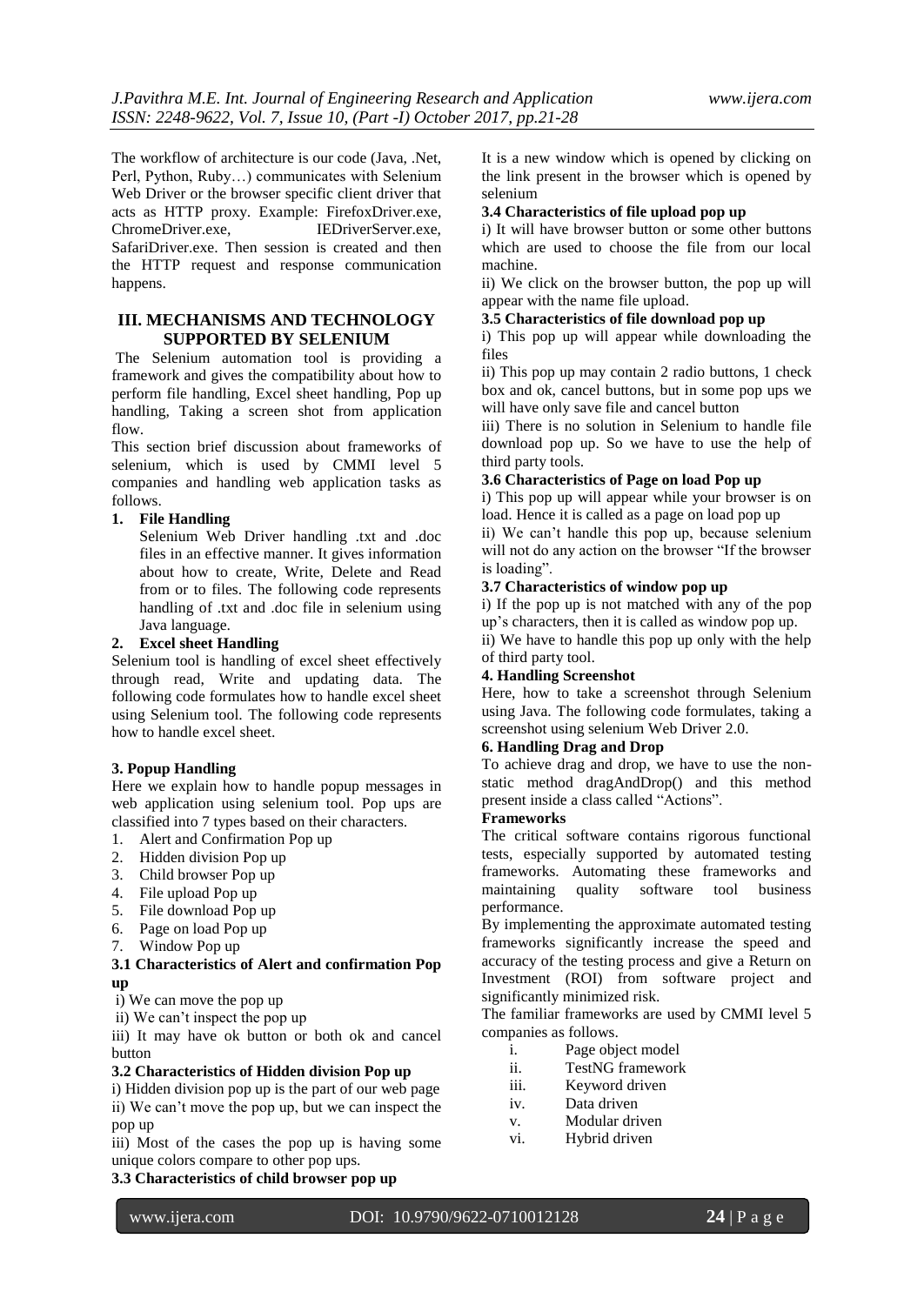### **6.1 Page Object Model (POM)**

POM is an important framework in Selenium, which contains lots of rules as follows.

- a. We have to create a normal Java class, but the class name should be similar to the title of the page and the class name should end with the word page to make the normal Java class as POM class.
- b. Inside POM class we have to create data members, function members and constructors
- c. Inside POM class static methods are not allowed
- d. Inside POM class all the data members (Variables) are private and non static and these data members are used to store the address of the web elements which are present in the particular web page.
- e. We have to create a public constructor inside the POM class which is taking Web Driver as an argument.
- f. Only inside the constructor we have to utilize data members.
- g. Inside POM class we have to create only non static function members (methods) and these members function names are similar to the action what we are performing on that page.
- h. Inside POM class main method is not allowed. So to execute the POM class, we have to create a main class which contains main method and the main class name can be main or base or application name.

# **6.2 TestNG Framework**

TestNG is a unit testing framework. Generally used by the developers for doing unit testing or white box testing. The test method is the non static method which is present under, @Test annotation is called as Test method. TestNG framework is Selenium , which contains lots of rules as follows.

- a. Inside the TestNG class, static methods are not allowed and all the non static methods should present under any one of the TestNG annotations.
- b. No need to create object for calling these non static methods because everything is taken care by the annotations
- c. Test method present in TestNG class will act as a main method
- d. Inside TestNG class all methods are present under any one TestNG annotations
- e. Multiple main methods are allowed in the TestNG.

#### **6.3 Keyword Driven Framework**

Keyword Driven Framework is a best example of functional automation framework which is used to divide the test cases into four types as follows.

- 1. Test Step
- 2. Object of Test Step
- 3. Action on Test Object
- 4. Data for Test Object.

The main idea of keyword driven framework is nothing but separate the code from test case. It gives regular changes and updates of background automation code.

# **6.4 Data driven Framework**

Most commercial automated software tools on the market to support some sort of data driven testing, which allows you to automatically run a test case multiple times with different input and validation values. As Selenium WebDriver is more an automated testing framework than a ready-to-use tool, you will have to put in some effort to support data driven testing in your automated tests. we usually prefer to use Microsoft Excel as the format for storing my parameters. The following rules will give the information about handling data driven framework.

1) [Download JAR files](http://toolsqa.wpengine.com/selenium-webdriver/download-apache-poi/) of Apache POI and [Add](http://toolsqa.wpengine.com/selenium-webdriver/add-apache-poi-jars/)  [Jars](http://toolsqa.wpengine.com/selenium-webdriver/add-apache-poi-jars/) to your project library. You can download it from [here.](http://poi.apache.org/) That"s all about configuration of Apache POI with eclipse. Now you are ready to write your test.

2) Create a "**New** [Package"](http://toolsqa.wpengine.com/selenium-webdriver/configure-eclipse-with-selenium-webdriver/#package) file and name it as **'**Test Data', by right click on the Project and select New **>** Package. Place all of your test data in this folder (package) whether it is a SQL file, excel file or anything. The following rules will give the information about handling data driven framework.

3) Place an Excel file in the above created package

location and save it as TestData.xlsx**.**

4) Add two constant variables (testData package path & Excel file name) in the Constant class.

6) Once we are done with writing Excel functions we can go ahead and modify the SignIn\_Action module to accept the test data from an excel file.

7) Create a ["New Class"](http://toolsqa.wpengine.com/selenium-webdriver/configure-eclipse-with-selenium-webdriver/#class) and name it as Apache POI TC by right click on the **'**automationFramework**'** Package and select New **>** Class**.** In this we will read the values from the Excel sheet to use them as the test data and write the test result in the Excel.

8) Once it finished open the Excel file and check for the result.

## **6.5 Modular driven Framework**

In most of the web application we have a few set of actions which are always executed in the series of actions. Rather than writing those actions again and again in our test, we can club those actions into a method and then calling that method in our test script. Modularity avoids duplicity of code.

1) Create a ["New Package"](http://toolsqa.wpengine.com/selenium-webdriver/configure-eclipse-with-selenium-webdriver/#package) file and name it as **'**appModule", by right click on the Project and select New **>** Package**.** We will be creating different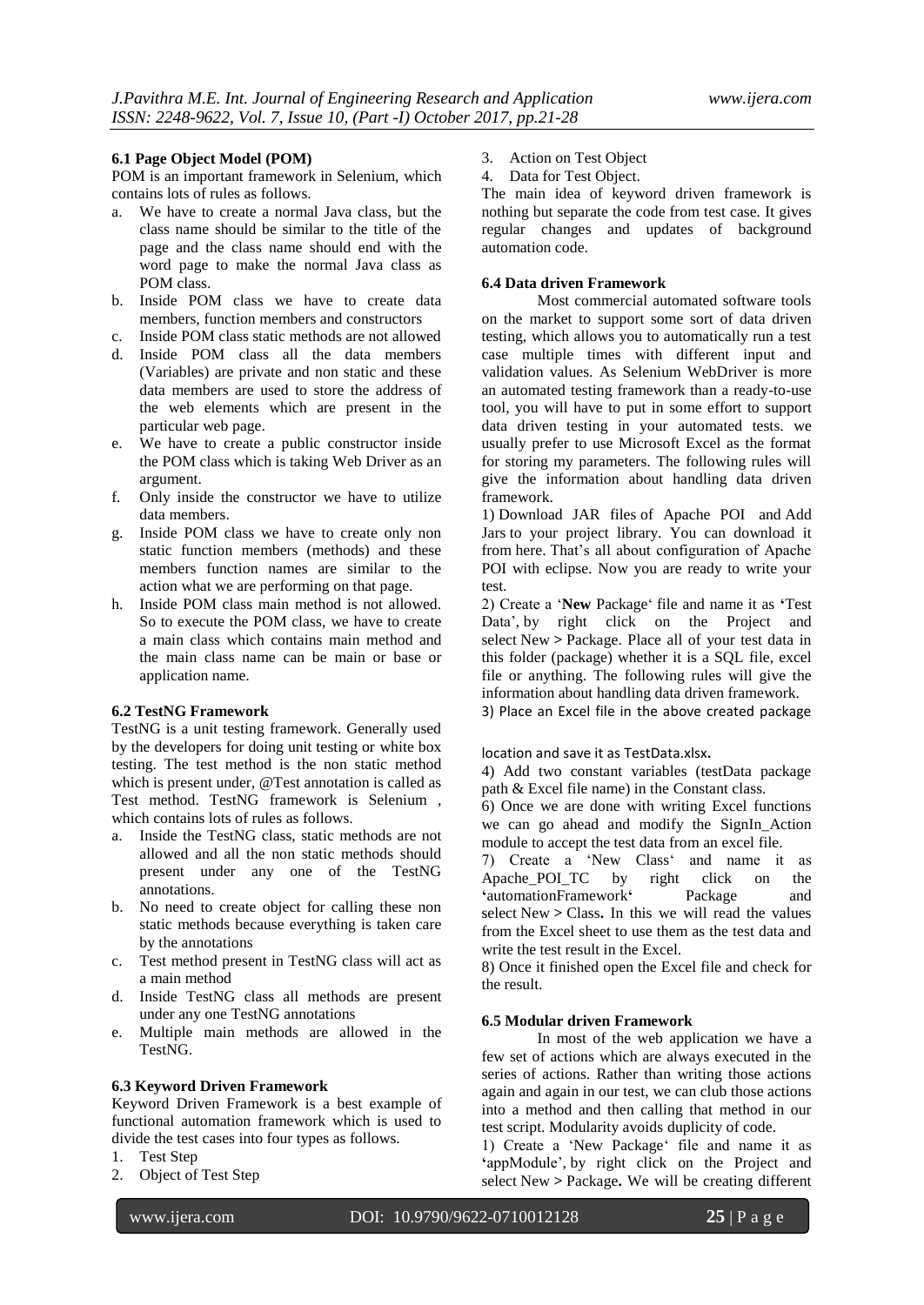packages for Page Objects, Utilities, Test Data, Test Cases and Modular actions. It is always recommended to use this structure, as it is easy to understand, easy to use and easy to maintain.

2) Create ["New Class"](http://toolsqa.wpengine.com/selenium-webdriver/configure-eclipse-with-selenium-webdriver/#class) and name it as SignIn\_Action by right click on package **'**appModule**'** and select New > Class. It will add new class 'SignIn Action' under package "appModule".

3) Now create a Public Static Void Method and name it as Execute and club the following steps in to it:

- Click on the My Account link.
- Enter Username
- Enter Password
- Click on the Submit button

This method will not have any Argument (driver) and Return value as it is a **void** method.

4) Create a [New Class](http://toolsqa.wpengine.com/selenium-webdriver/configure-eclipse-with-selenium-webdriver/#class) and name it as Module\_TC by right click on the **'**automationFramework" Package and select New **>** Class. We will be creating all our test cases under this package. Now convert your old [POM\\_TC](http://toolsqa.wpengine.com/selenium-webdriver/page-object-model/) in to the new Module based test case.

#### **6.6 Hybrid Driven Framework**

This framework is at a very beginner level and very easy to understand. This implements the Page Object Model Technique, Data Driven Technique, Modular Driven Technique, Log4j Logging, TestNG Reporting & TestNG Reporter Logs.

# **IV COMPARISON OF SURVEY OF VARIOUS CMMI LEVEL 5 COMPANIES' SELENIUM TESTING TECHNOLOGY**

Here we must compare all the CMMI level 5 companies Selenium tests technology and then proceed to examine the software quality. The following table summarizes the Selenium testing technology version, programming language, success rate about CMMI level 5 companies.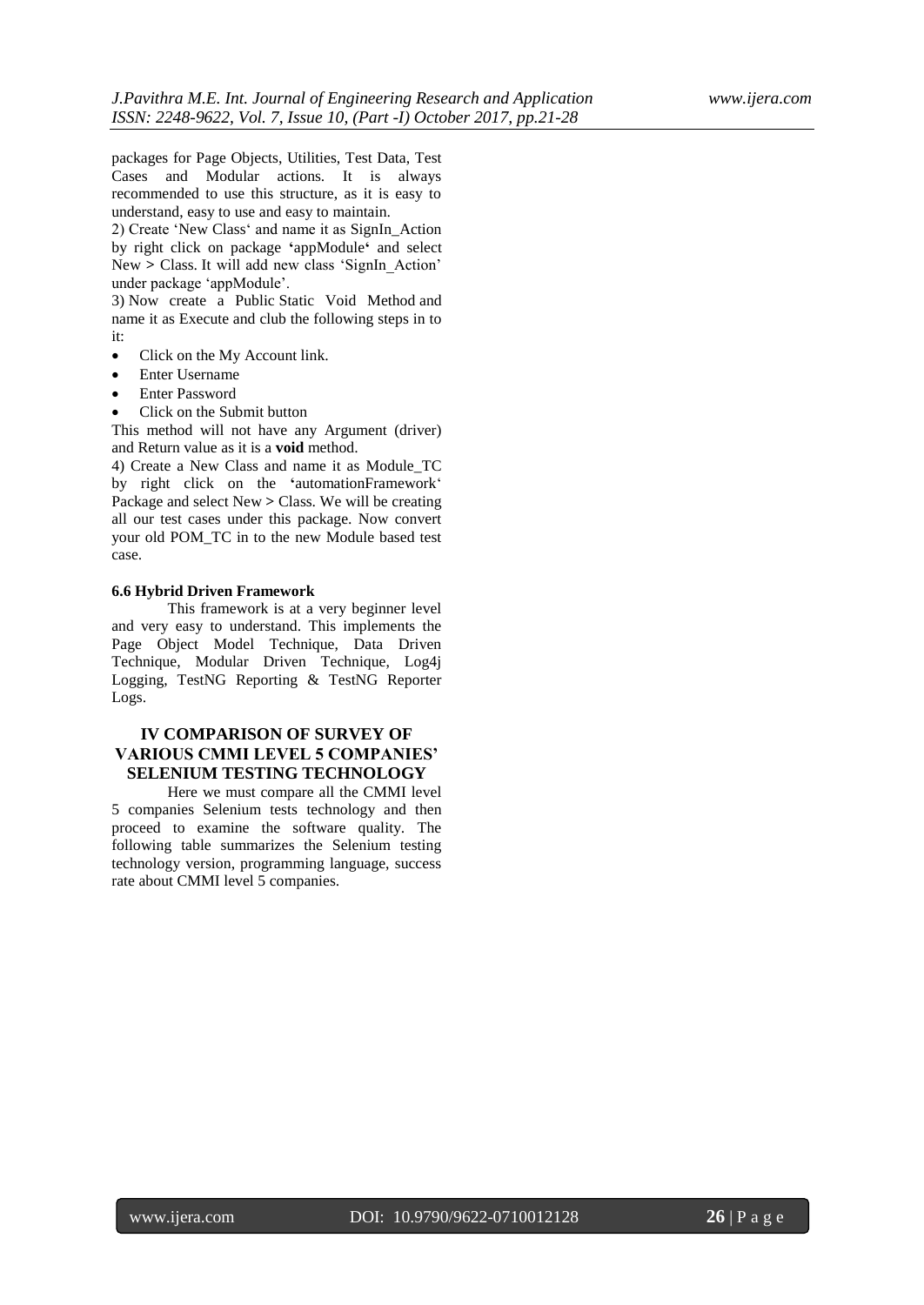| S<br>${\bf N}$<br>$\bf{0}$     | Compa<br>ny<br><b>Name</b> | CM<br>MI<br>Lev<br>el | Project/Applic<br>ation            | <b>Seleniu</b><br>m<br><b>Version</b> | <b>Framew</b><br>orks                                | Progr<br>ammi<br>ng<br>Langu<br>age | <b>Success</b><br>Rate                                                                                | <b>Operating</b><br><b>System</b> | <b>Brow</b><br>ser |
|--------------------------------|----------------------------|-----------------------|------------------------------------|---------------------------------------|------------------------------------------------------|-------------------------------------|-------------------------------------------------------------------------------------------------------|-----------------------------------|--------------------|
| $\mathbf{1}$                   | Infosys                    | 5                     | Banking<br>Project                 | Seleniu<br>m 3.0.0                    | WebDriv<br>er, Data<br>Driver<br>Frame<br>Work       | <b>JAVA</b>                         | High                                                                                                  | Windows<br>7                      | IE                 |
| 2                              | Infosys                    | 5                     | Health<br>Care<br>Projects         | Seleniu<br>m 3.0.1                    | WebDriv<br>er, POM<br>framewo<br>rk                  | <b>JAVA</b>                         | Medium                                                                                                | Windows<br>7                      | IE                 |
| 3                              | Infosys                    | 5                     | Banking<br>Project(Middle<br>Ware) | Seleniu<br>m 3.0.4                    | TestNG,<br>AutoGE<br>$\mathbf N$                     | <b>JAVA</b>                         |                                                                                                       | Windows<br>7                      | IE                 |
| $\overline{4}$                 | Infosys                    | $\overline{5}$        | <b>Airlines</b><br>Projects        | Seleniu<br>m 3.0.0                    | $\overline{\text{C}}$ ucumbe<br>$\mathbf{r}$         | Python                              | High                                                                                                  | Windows<br>7                      | IE                 |
| 5                              | Infosys                    | 5                     | Tele-<br>Communicatio<br>ns        | Seleniu<br>m 3.0.0                    | Cucumbe<br>with<br>$\mathbf{r}$<br><b>TestNG</b>     | <b>JAVA</b>                         | Low.(Due<br>to Project<br>migration<br>Automatio<br>n was not<br>achieved<br>as<br>expected<br>level) | Windows<br>7                      | IE                 |
| 6                              | <b>HCL</b>                 | 5                     | Telecom<br>Project                 | Seleniu<br>m 3.0.6                    | AutoGE<br>${\bf N}$                                  | <b>JAVA</b>                         | Medium                                                                                                | Windows<br>7                      | IE                 |
| 7                              | <b>HCL</b>                 | 5                     | Networking<br>Project              | Seleniu<br>m 3.0.0                    | Keyword<br>Driven                                    | <b>JAVA</b>                         | Medium                                                                                                | Windows<br>7                      | IE                 |
| 8                              | Capge<br>mini              | 5                     | Banking<br>Project                 | Seleniu<br>m 2.53.4                   | <b>TestNG</b>                                        | <b>JAVA</b>                         | High                                                                                                  | Windows<br>7                      | IE                 |
| 9                              | <b>CTS</b>                 | 5                     | <b>Airlines</b><br>Projects        | Seleniu<br>m 3.0.0<br>above           | WebDriv<br>er, Data<br>Driver<br>Frame<br>Work       | C#.net                              | High                                                                                                  | Windows<br>7                      | IE                 |
| 1<br>$\overline{0}$            | <b>TCS</b>                 | 5                     | Government<br>Projects             | Seleniu<br>m 3.0.0<br>above           | WebDriv<br>er,<br>Keyword<br>Driven<br>Frame<br>Work | C#.net                              | High                                                                                                  | Windows<br>7                      | IE                 |
| $\mathbf{1}$<br>1              | <b>TCS</b>                 | $\overline{5}$        | Government<br>Defence<br>Projects  | Seleniu<br>3.0.0<br>m<br>above        | WebDriv<br>er, Data<br>Driver<br>Frame<br>Work       | C#.net                              | Medium                                                                                                | Windows<br>XP SP2                 | IE                 |
| $\mathbf{1}$<br>$\overline{2}$ | <b>TCS</b>                 | 5                     | Energy<br>and<br>Resources         | Seleniu<br>m 3.0.0<br>above           | <b>TestNG</b>                                        | <b>JAVA</b>                         | High                                                                                                  | Windows<br>7                      | IE                 |
| 1<br>3                         | Accent<br>ure              | 5                     | Insurance                          | Seleniu<br>m 3.0.0<br>above           | Cucumbe<br>$\mathbf r$                               | Python                              | High                                                                                                  | Windows<br>7                      | IE                 |